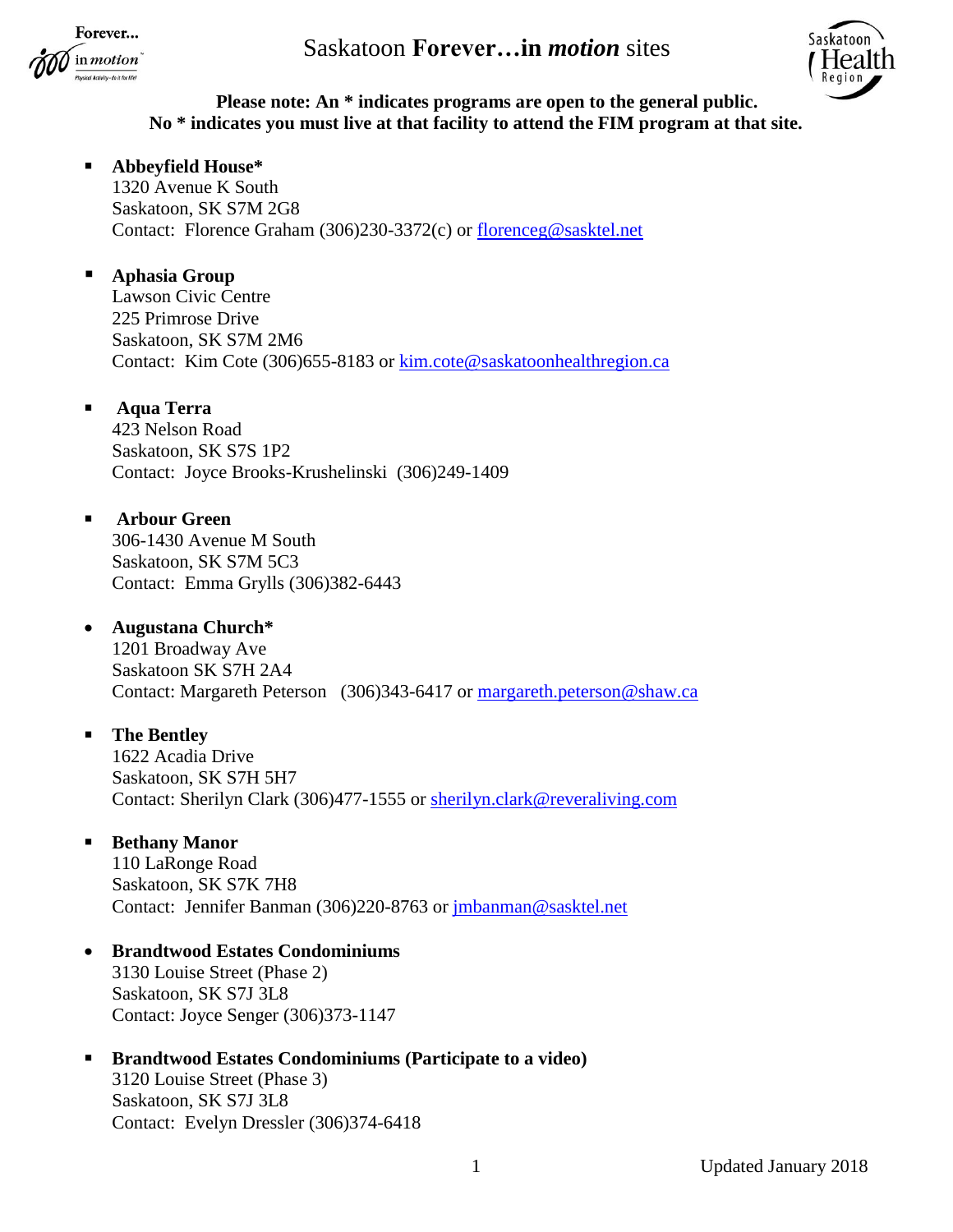- **Brandtwood Estates Condominiums** 3140 Louise Street (Phase 4) Saskatoon, SK S7J 3L8 Contact: Fern Faith (306)343-5973 or [fmfaith@shaw.ca](mailto:fmfaith@shaw.ca)
- **Chalet Gardens (Participate to a video)** 2301 Adelaide Street East (Bldg B) Saskatoon, SK S7J 0J6 Contact: Loreen Biliske (306)374-4716
- **Circle Drive Alliance Church\*** 3035 Preston Avenue South Saskatoon, SK S7T 1C2 Contact: Wayne Andre (306)373-5445 or [wandrie@cdac.ca](mailto:wandrie@cdac.ca)
- **Circle Drive Place** 3605 Preston Avenue Saskatoon, SK S7T 1C4 Contact: Milt Paget (306)343-7006 or [mapaget@shaw.ca](mailto:mapaget@shaw.ca)
- **City Park Community Assoc.\* (Registered Program—See Leisure Guide or www.cityparksask.com for more details)** City Park Collegiate School Gym  $820 - 9$ <sup>th</sup> Avenue North Saskatoon, SK S7K 2Z2 Contact: Leanne Gruending [leanne.gruending@gmail.com](mailto:leanne.gruending@gmail.com)
- **Columbian Manor**

2940 Louise Street Saskatoon, SK S7J 5K2 Contact: Michelle Lillbeck (306) 373-8160 or [michele.kc@shaw.ca](mailto:michele.kc@shaw.ca)

### **Columbian Place**

 $1407 - 20$ <sup>th</sup> Street West Saskatoon, SK S7M 0Z3 Contact: Elaine Frehlich (306)230-7224 or [rfrehlich@sasktel.net](mailto:rfrehlich@sasktel.net)

### **Coranado**

150 Pawlychenko Lane Saskatoon, SK S7V 0B4 Contact: Sharon Jorgenson (306)361-8997 or [msjoge@sasktel.net](mailto:msjoge@sasktel.net)

## **Cornerstone Church\***

315 Lenore Drive Saskatoon, SK S7K 7Z5 Contact: Walter/Luella Bergen (306)382-8668 or [wljb@sasktel.net](mailto:wljb@sasktel.net)

## **Cosmopolitan Court**

**\*Not currently running** 2602 Taylor Street East Saskatoon, SK S7H 1Y2 Contact: Kimberly Willison (306)655-2286 or [kimberly.willison@saskatoonhealthregion.ca](mailto:kimberly.willison@saskatoonhealthregion.ca)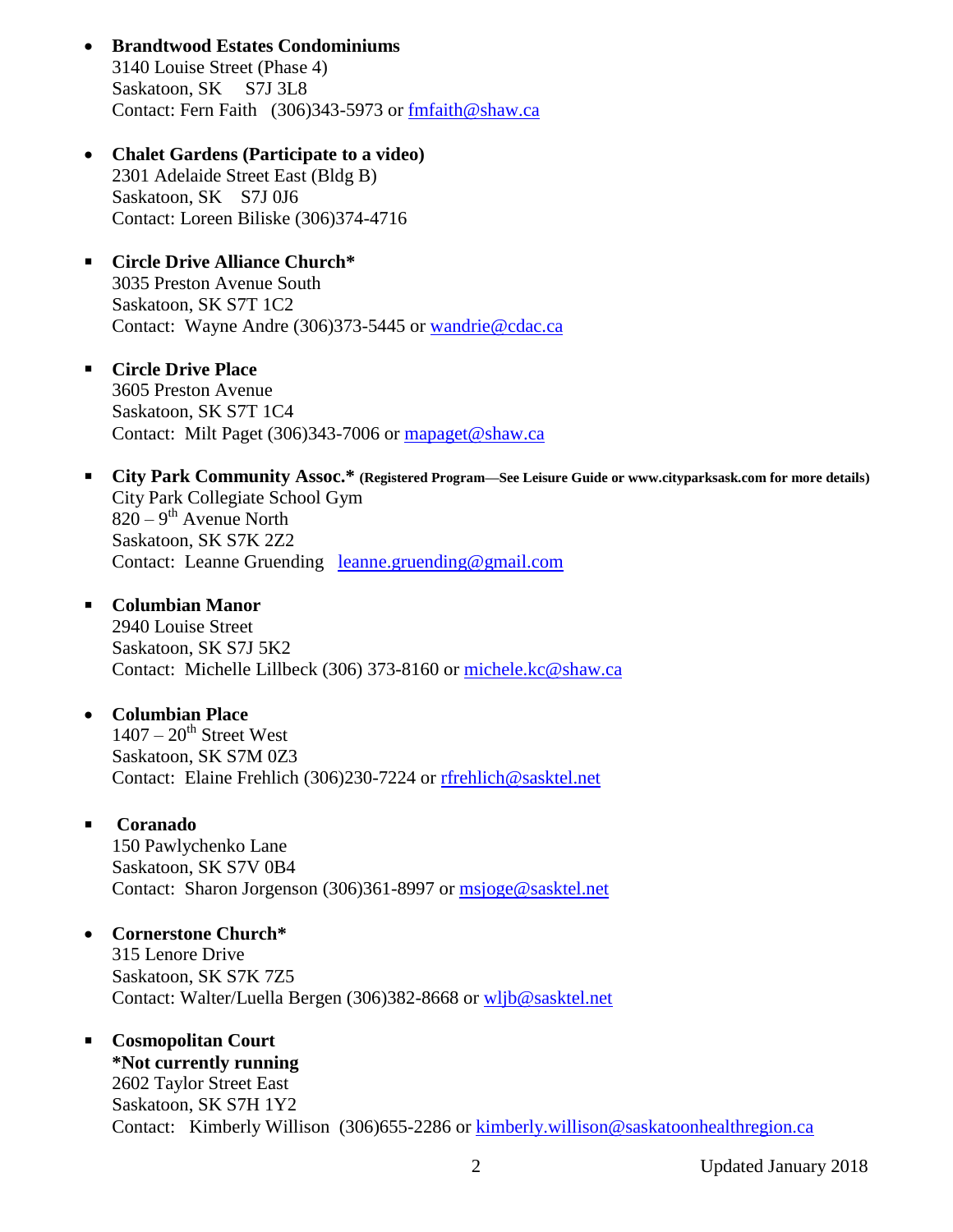## **Cosmo Industries**

 $28 - 34$ <sup>th</sup> Street East Saskatoon, SK S7K 3Y2 Contact: Leah Ingold (306)664-3158 or [therapy@cosmoindurstries.com](mailto:therapy@cosmoindurstries.com)

### **Cosmopolitan Seniors Centre\***

 $614 - 11$ <sup>th</sup> Street East Saskatoon, SK S7N 0G3 Contact: Lynn Kohm (306)244-2096 or [akohm@sasktel.net](mailto:akohm@sasktel.net)

## **Eamer Court**

2602 Taylor Street East Saskatoon, SK S7H 1S1 Contact: Kathy Pawluk (306)373-5580 (ext. 235) [kathy.pawluk@saskatoonhealthregion.ca](mailto:kathy.pawluk@saskatoonhealthregion.ca)

### **Elim Place**

1123 Moss Avenue Saskatoon, SK S7H 5K8 Contact: Wylma Pilling (306)955-0488

### **Emerald Court\***

525 5th Avenue North Saskatoon, SK S7K 2R1 Contact: Rebecca Traill (306)717-4300 or [rtraill@sasktel.net](mailto:rtraill@sasktel.net)

## **Emmanuel Baptist Church\***

1636 Acadia Drive Saskatoon, SK S7H 5H7 Contact: Robin Sloboda (306)477-1234 ext. 144 or [robin@emmanualbaptist.ca](mailto:robin@emmanualbaptist.ca)

# **Fairfield Seniors Centre\***

103 Fairmont Court Saskatoon, SK S7M 5T6 Contact: Emma Grylls (306)382-6443

# **Forest Grove Community Church\***

**\*Not currently running** 502 Webster Street Saskatoon, SK S7N 3P9 Contact: Kimberly Willison (306)655-2286 or [kimberly.willison@saskatoonhealthregion.ca](mailto:kimberly.willison@saskatoonhealthregion.ca)

# **Franklin**

220-24<sup>th</sup> Street East Saskatoon, SK S7K 8E9 Contact: Olga Gedir (306)652-5897

# **Fremai**

2213 Adelaide Street East Saskatoon, SK S7K 8E9 Contact: Dan Bittner (306)373-1795 or [bit373@sasktel.net](mailto:bit373@sasktel.net)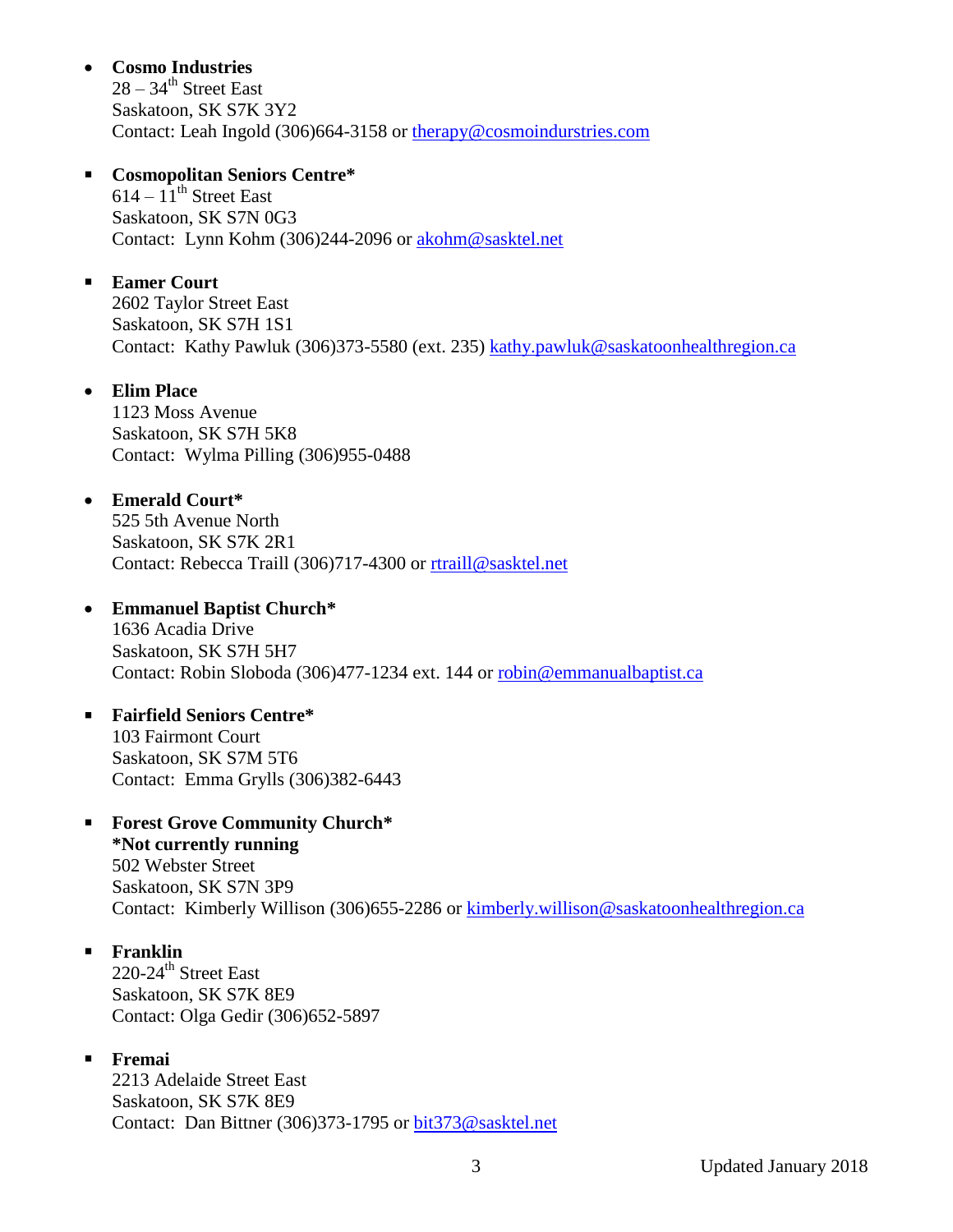- **Fremai Towers** 404 – 2221 Adelaide Street Saskatoon, SK S7J 5L9 Contact: Rose Congram (306)242-5914
- **Genesee View** 351 Saguenay Drive Saskatoon, SK S7k 5T4 Contact: Marie Adair (306)382-4521 or [m.e.adair@sasktel.net](mailto:m.e.adair@sasktel.net)
- **Golden Key Estates** 1401 Egbert Avenue Saskatoon, SK S7N 2L8 Contact: Alice Hamp (306)956-0049 or [amhamp@sasktel.net](mailto:amhamp@sasktel.net)
- **Golden Key Estates** 1411 Egbert Avenue Saskatoon, SK S7N 2L8 Contact: Hazel Gordon (306)934-2876
- **Golden Key Estates** 1421 Egbert Avenue Saskatoon, SK S7N 2L8 Contact: Wanda Jack (306)242-6368 or [wandajack@sasktel.net](mailto:wandajack@sasktel.net)
- **Greystone Community Association\* (Registered program—See Leisure Guide for more details)** Class held at Salvation Army Temple 38 Bateman Crescent Saskatoon, SK S7H 3C4 Contact: Lori Weiler-Thiessen (306)933-0285 or [loriwt60@gmail.com](mailto:loriwt60@gmail.com)
- **Harry Landa Court** 805 Avenue P North Saskatoon, SK S7L 6B2 Contact: Vivian Meyer (306)244-2641
- **Hector Trout Manor**

315 Pinehouse Drive Saskatoon, SK S7K 7Y7 Contact: Alice Brooks (306)668-0184 or [royalliceb@shaw.ca](mailto:royalliceb@shaw.ca)

- **Heritage View Pointe Condominiums**  910 Heritage View Saskatoon, SK S7H 5S4 Contact: Iona Stites (306)382-1657 or [stites6776@shaw.ca](mailto:stites6776@shaw.ca)
- **Holliston Community Association\*** (Registered program—See Leisure Guide for more details) **(Held @ Studio 1 RP Dance)** 1821 Jackson Avenue (Studio 1) Saskatoon, SK S7H 2N5 Contact: Iris Wolfe (306)343-7777 or [bilwolf@sasktel.net](mailto:bilwolf@sasktel.net)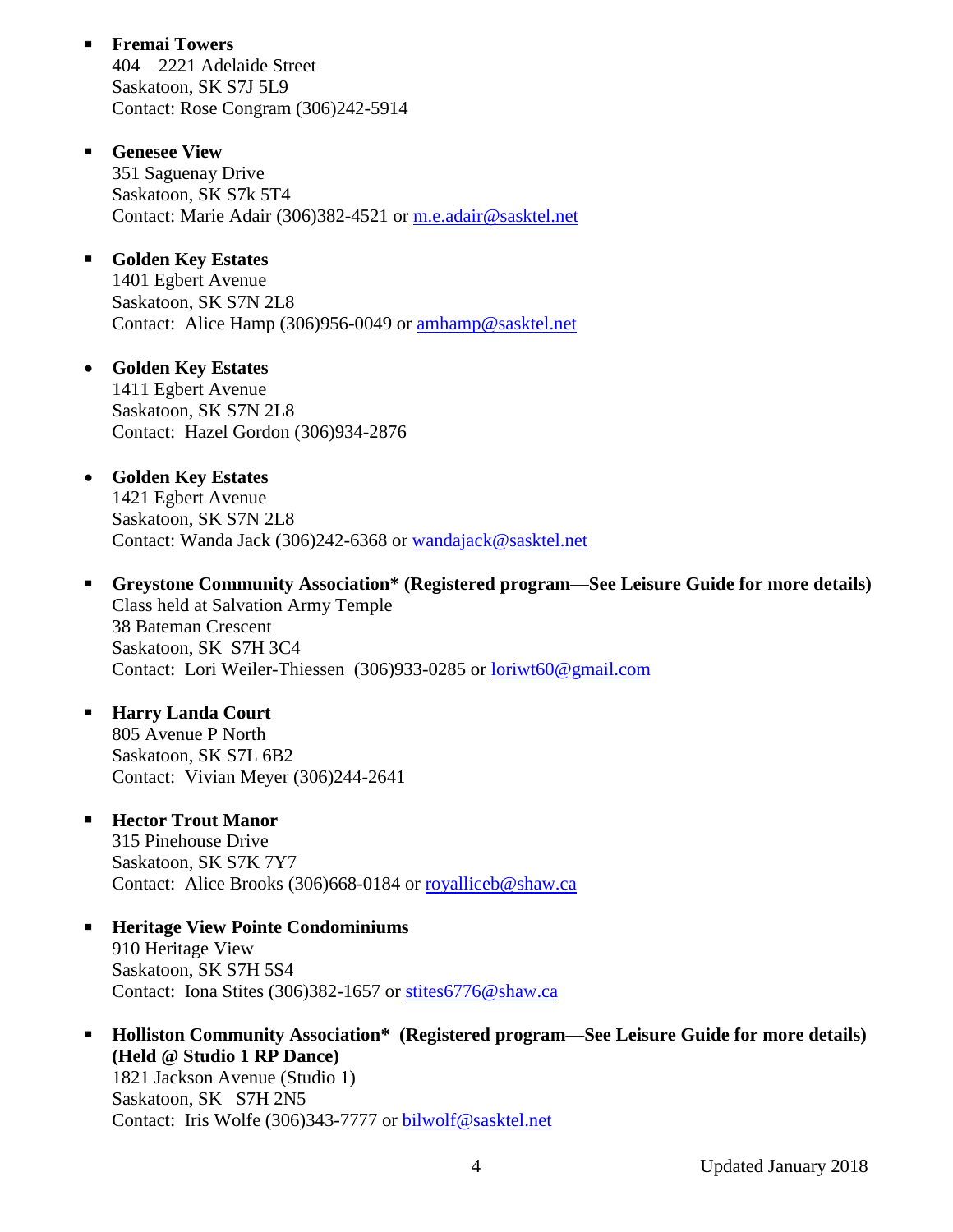- **Holy Family Cathedral\*** 123 Nelson Road Saskatoon, SK S7S 1H1 Contact: Diane Waldbillig (306)668-1085 or [dianew@holyyoga.net](mailto:dianew@holyyoga.net)
- **Ilarion Residence** 2509 Louise Street Saskatoon, SK S7J 3L7 Contact: Dianne Johns (306)373-7011 or [bdjohns@sasktel.net](mailto:bdjohns@sasktel.net)
- **King Edward Place**  $530 - 25$ <sup>th</sup> Street East Saskatoon, SK S7K 0K9 Contact: Dora Drimus (306)668-2723 or [ddrimus.saskatoon@housingauthoritysk.com](mailto:ddrimus.saskatoon@housingauthoritysk.com)
- **La Villa Bonheur\* \*Not currently running** 160 Meilicke Road Saskatoon, SK S7K 6R1 Contact: Kereen Lazurko (306)655-2285 or [kereen.lazurko@saskatoonhealthregion.ca](mailto:kereen.lazurko@saskatoonhealthregion.ca)
- **Lawson Civic Center – Forever…in motion Aqua\* (See Leisure Guide for more details)** 225 Primrose Drive Saskatoon, SK S7K 5E4 Contact: Front Desk (306)975-7873
- **Legion Manor** 2101 Preston Ave. South Saskatoon, SK S7J 4B5 Contact: Phyllis Slater (306)242-4027 or [pslater@sasktel.net](mailto:pslater@sasktel.net)
- **Liberty Court\*** 110 Armistice Way Saskatoon, SK S7J 3K9 Contact: Joe Sarich (306)343-0172 or [jsarich@sasktel.net](mailto:jsarich@sasktel.net)
- **LutherCare at Stonebridge** 250 Hunter Road

Saskatoon, SK S7T 1C9 Contact: Mike Salud [msalud@luthercare.com](mailto:msalud@luthercare.com)

# **Luther Heights**

1802 Alexandra Avenue Saskatoon, SK S7K 8A6 Contact: Ashley Levis (306)664-0384 or [alevis@luthercare.com](mailto:alevis@luthercare.com)

# **Luther Tower**

1212 Osler Street Saskatoon, SK S7N OT9 Contact: Judy Pocha (306)664-0374 or [judy.pocha@luthercare.com](mailto:judy.pocha@luthercare.com)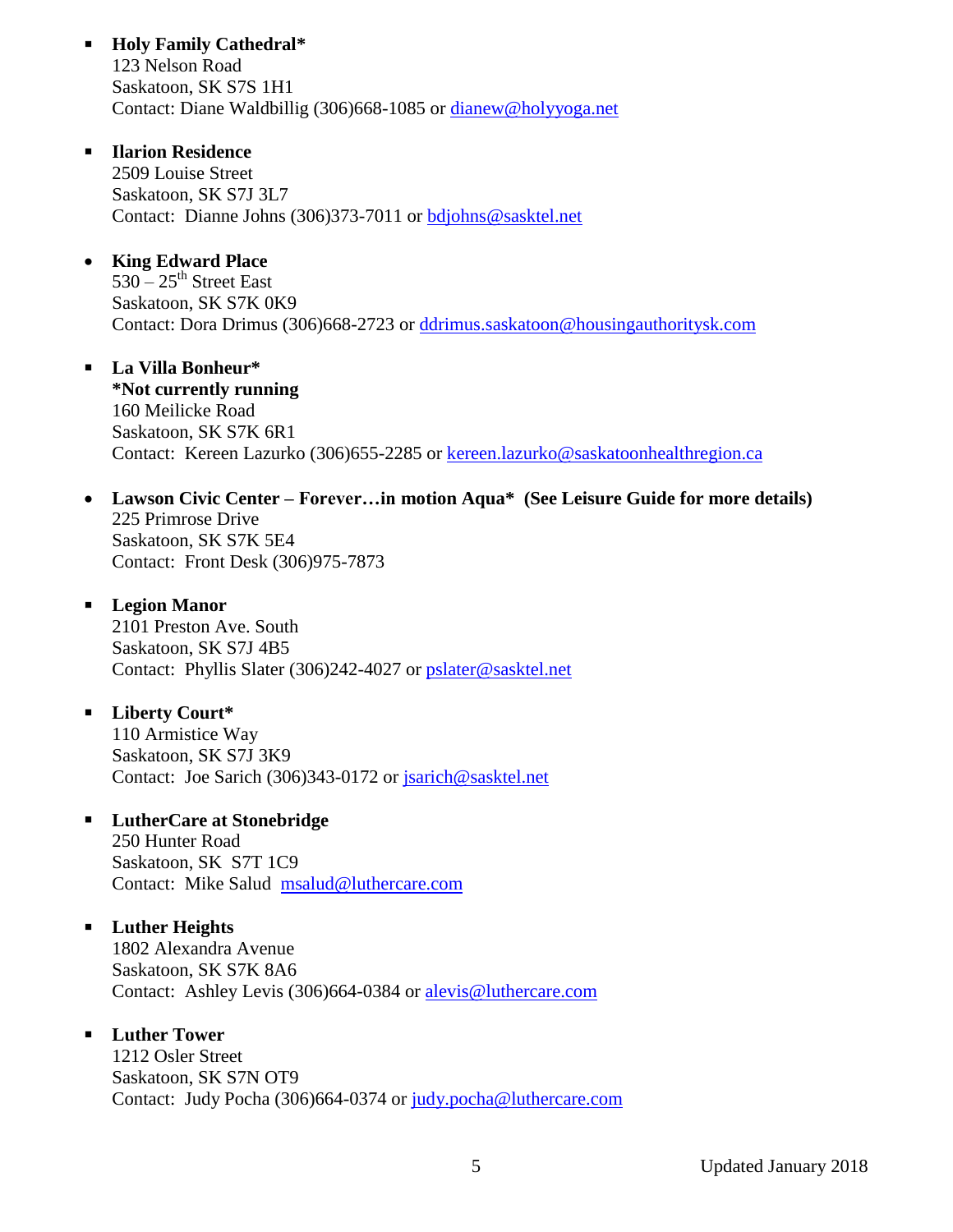**Mayfair United Church\***  $902 - 33<sup>rd</sup>$  Street West Saskatoon, SK S7L 0W6 Contact: Lois Morrison (306)382-8152 or [morrison01@sasktel.net](mailto:morrison01@sasktel.net)

 **McAskill Manor**  $2315 - 20$ <sup>th</sup> Street West Saskatoon, SK S7M 5A2 Contact: Gail Barr (403)550-7751 or [gvbarr@sasktel.net](mailto:gvbarr@sasktel.net)

- **McClure Place** 1825 McKercher Drive Saskatoon, SK S7N 5N5 Contact: Olivia Crone (306)955-7677 Ext 233 or [mcclurerecdir@shaw.ca](mailto:mcclurerecdir@shaw.ca)
- **Fit after 50**

**McClure Place** 1825 McKercher Drive Saskatoon, SK S7N 5N5 Contact: Terry Clark (306) 373-7158 or [l.d.clark@sasktel.net](mailto:l.d.clark@sasktel.net)

### **Medicine Shoppe\***

 $511 - 33^{rd}$  Street West #1 Saskatoon, SK S7L 0V7 Contact: Joan Cochrane (306)931-2999 or [cochranejm@gmail.com](mailto:cochranejm@gmail.com)

- **Mount Royal Comm. Assoc.\* (Reg. program—See Leisure Guide or visit [www.mountroyal.info/classes](http://www.mountroyal.info/classes) for more details)** St. Goretti School 301 Avenue Q North Saskatoon, SK S7L 2X7 Contact: Alison Panamaroff [alisonpanamaroff@gmail.com](mailto:alisonpanamaroff@gmail.com)
- **Mount Royal Mennonite Church** 610 Avenue O North Saskatoon, SK S7L 2V4 Contact: Clair Ewert-Fisher 306-291-9555 or [claraewertfisher@gmail.com](mailto:claraewertfisher@gmail.com)

#### **Nutana Park Mennonite Church\***

1701 Ruth Street East Saskatoon, SK S7J 0L7 Contact: June Giles (306)373-3054 or [assistnow@me.com](mailto:assistnow@me.com)

#### **Oliver Lodge**

1405 Faulkner Crescent Saskatoon, SK S7L 3R5 Contact: Kimberly Marshall (306)986-5469

#### **Oliver Place**

1020 Tiffin Crescent Saskatoon, SK S7L 3R5 Contact: Joan Sande (306)716-3416 or [joane.37@outlook.com](mailto:joane.37@outlook.com)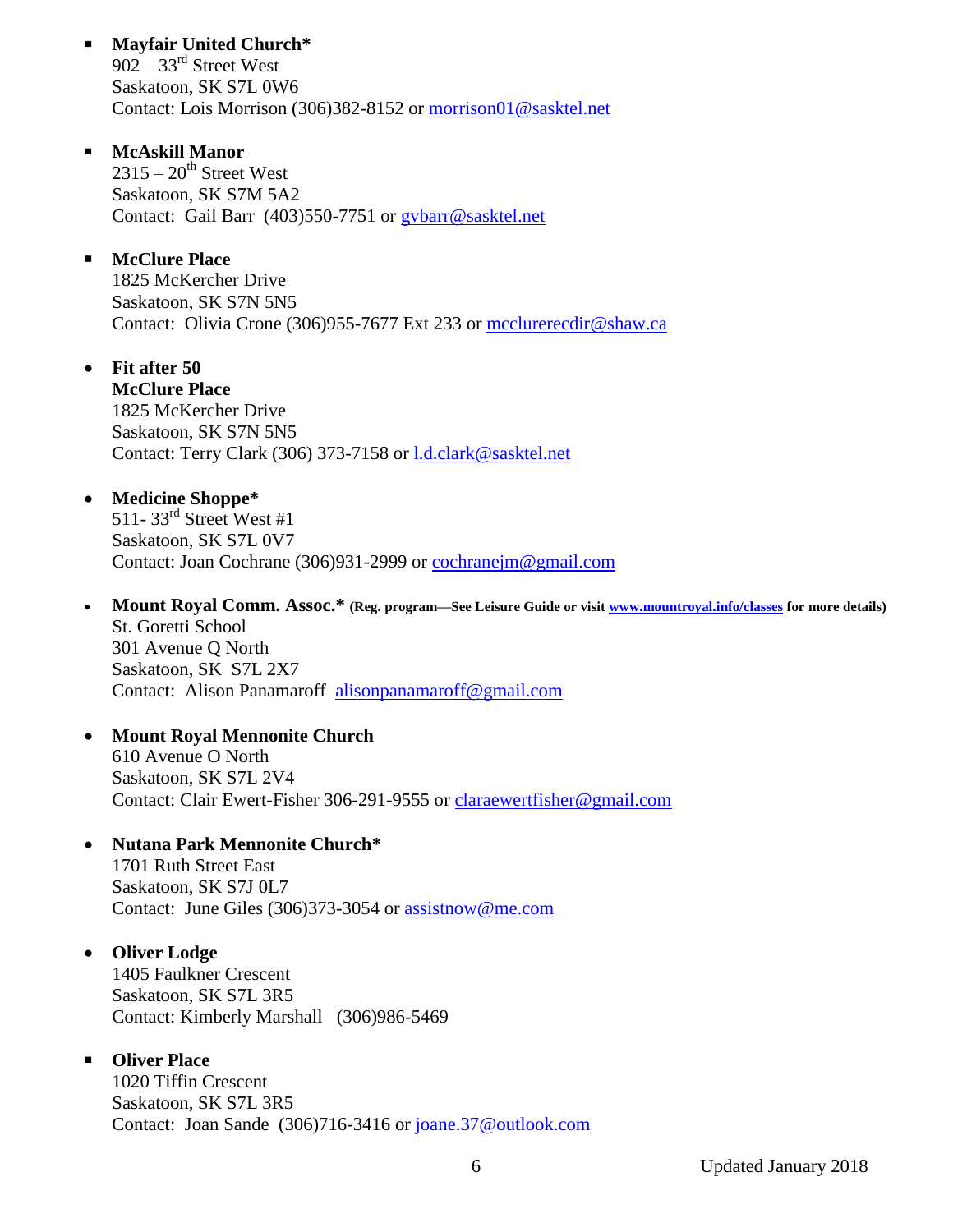## **Palisades**

514-23<sup>rd</sup> Street East Saskatoon, SK S7K OJ8 Contact: Andrea Belcourt (306)653-2173 or [supportservices@thepalisades.ca](mailto:supportservices@thepalisades.ca)

## **Parkville Manor**

 $625 - 25$ <sup>th</sup> Street East Saskatoon, SK S7K 8J1 Contact: Mitchell Mingie (306)667-6086 or [mitchell@parkvillemanor.com](mailto:mitchell@parkvillemanor.com)

## **Preston Park**

114 Armistice Way Saskatoon, SK S7J 3K9 Contact: Meghan Arnault (306)933-0515 or [marnault@allseniorscare.com](mailto:marnault@allseniorscare.com)

# **Preston Park II**

118 Armistice Way Saskatoon, SK S7J 3K9 Contact: Mark Diakiw (306)664-0515 or [pp2-activities@allseniorscare.com](mailto:pp2-activities@allseniorscare.com)

## **Primrose Chateau**

310 Cree Crescent Saskatoon, SK S7K 8C7 Contact: Sharon Fenez (306)975-0663 or [sharon.fenez@atriaretirement.ca](mailto:sharon.fenez@atriaretirement.ca)

## **Providence**

1025 Moss Avenue Saskatoon, SK S7H 4C7 Contact: Beatrice Brossart (306)514-1279 or [busybea1@shaw.ca](mailto:busybea1@shaw.ca)

# **Rainbow Community Center\***

808 20<sup>th</sup> Street West Saskatoon, SK S7M OY3 Contact: Bonnie Reid (306)664-4605

## **Riverside Terrace**

915 Saskatchewan Crescent West. Saskatoon, SK S7M 0M7 Contact: Lorette Richard (306)664-1250 [lorette.richard@luthercare.com](mailto:lorette.richard@luthercare.com)

## **Rock of Ages Church\* \*Not currently running** 130 Kingsmere Place Saskatoon, SK S7J 3V7 Contact: Kimberly Willison (306)655-2286 or [kimberly.willison@saskatoonhealthregion.ca](mailto:kimberly.willison@saskatoonhealthregion.ca)

# **St. Angela Merici Residence**

125 Cree Cres Saskatoon, SK S7K 7J1 Contact: Sister Felicitas (306)242-5566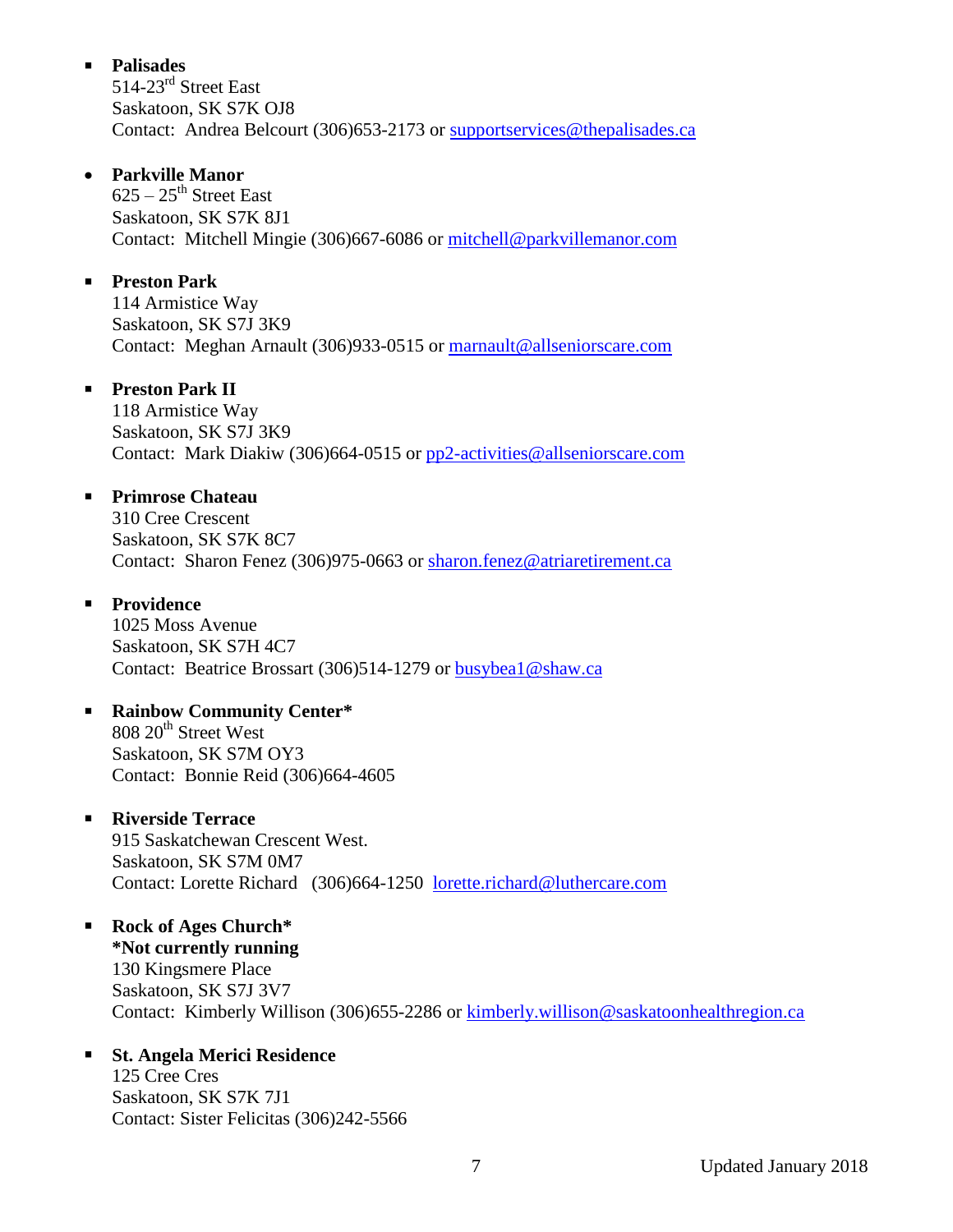- **St. Anne's Place** 2910 – Louise Street Saskatoon, SK S7J 3L8 Contact: Carla Eager (306)374-8900 ext 233 or [carla.eager@saskatoonhealthregion.ca](mailto:carla.eager@saskatoonhealthregion.ca)
- **St. James Exercise Group** 201 Cree Place Saskatoon, SK S7K 7Z3 Contact: Myrtle McNulty (306)934-6032 [triplem.mc@sasktel.net](mailto:triplem.mc@sasktel.net)
- **St. Volodymyr Villa**

3102 Louise Place Saskatoon, SK S7J 4X4 Contact: Irene Haubrich (306)374-1988 or res.services@shaw.ca

**Scott Forget Tower\***

2503 Louise Street Saskatoon, SK S7J 3Z6 Contact: Kathy Hails (306)292-7722 or [kathygracehails@gmail.com](mailto:kathygracehails@gmail.com)

**Shaw Civic Centre\* (See Leisure Guide for more details)**

122 Bowlt Crescent Saskatoon, SK S7M 0L1 Contact: Front Desk (306)975-7744

- **Shephard Apartments** 535-24<sup>th</sup> Street East Saskatoon, SK S7K 4K5 Contact: Lila Wagner (306)652-4212
- **Sierras of Erindale**  325 Keevil Crescent Saskatoon, SK S7N 4R8 Contact: Loraine Burak (306)955-2280 or [olburak@shaw.ca](mailto:olburak@shaw.ca)
- **Silverwood Heights\* (Registered program—See Leisure Guide or [www.silverwoodcommunity.org/programs](http://www.silverwoodcommunity.org/programs) for more details)** Silverwood Heights School Gym 403 Silverwood Road Saskatoon, SK S7K 6G1 Contact: Michele Cozart (306)321-7540 or [programming@silverwoodcommunity.org](mailto:programming@silverwoodcommunity.org)
- **Spadina Towers\*** 730 Spandina Cresent Saskatoon, SK S7K 4H7 Conctact: Toby Thomson (306)242-4882 or [dt.thomson@sasktel.net](mailto:dt.thomson@sasktel.net)

## **Spruce Grove Estates**

115 Keevil Crescent Saskatoon, SK S7N 4P2 Contact: Ruth McConnell (306)249-5333 or [gr.mcc@sasktel.net](mailto:gr.mcc@sasktel.net)